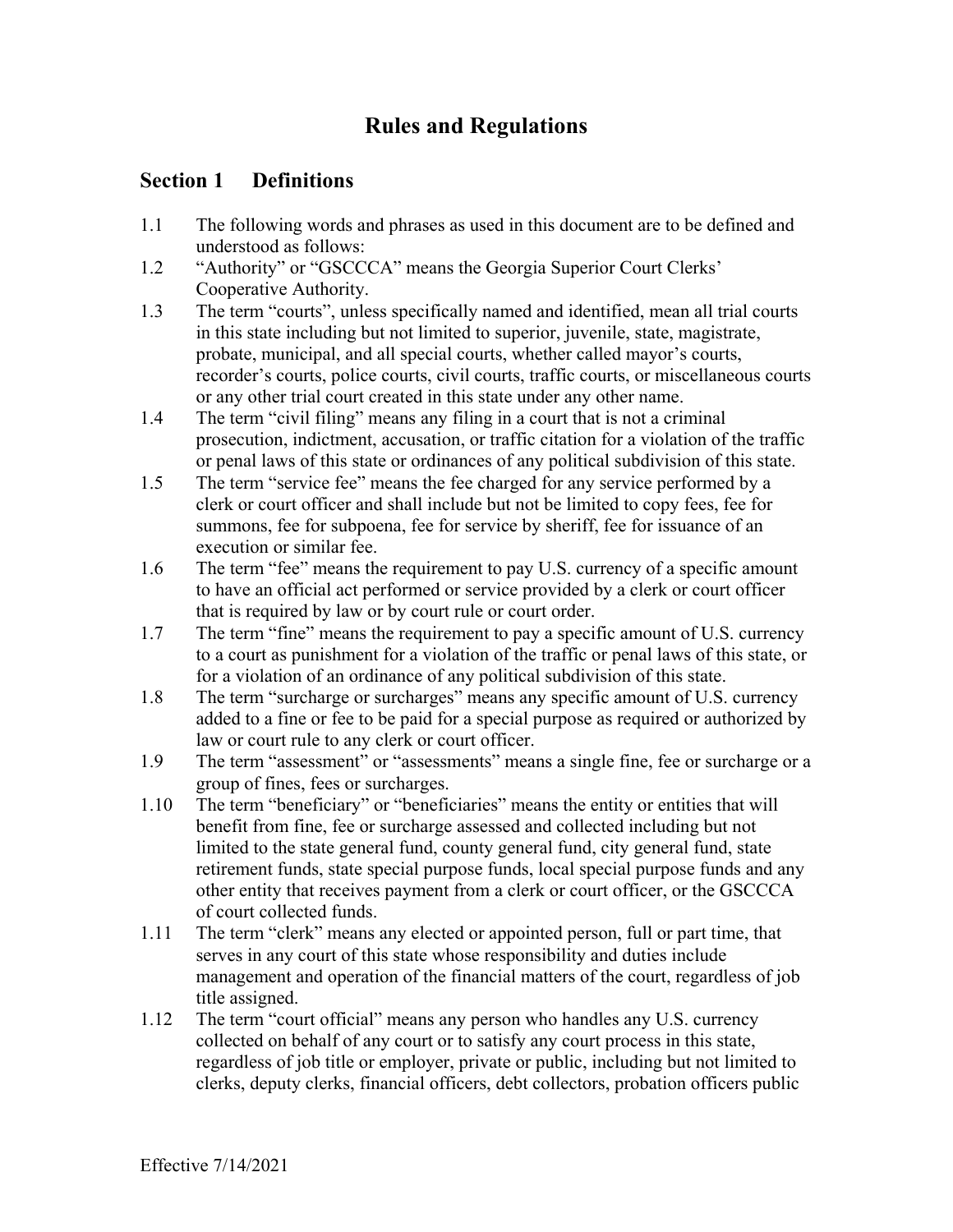or private, managers, sheriffs, sheriff's deputies, police chiefs, police officers, city clerks, judges, magistrates, or any other court staff.

- 1.13 The terms "reduced fine" or "reduction of a fine" mean that an original fine amount has been reduced by a subsequent court order and that the fine that is the subject of the subsequent order is actively being collected and will be actively collected in the future.
- 1.14 The term "termination of a fine" means any fine where there is no further collection of a fine due to a death, pursuant to a court order, termination of probation, incarceration in a prison or other facility, absence from the jurisdiction, or for any other cause where collection of the fine is no longer reasonably possible.
- 1.15 The term "case" shall mean, for the purposes of applying statutory fine and fee surcharges and statutory fine and fee deductions, each offense or count on a charging document where a fine is assessed and applied against an individual for the violation of a crime, traffic offense or ordinance violation by a court of competent jurisdiction, unless otherwise specified by law.
- 1.16 The term "altered fine" means any fine that by court order is changed from a penalty, which requires the payment of U.S. currency, to a penalty that allows for the substitution of community service or other similar duty in lieu of payments of U.S currency.

# **Section 2 Accountability**

- 2.1 Money collected by the court shall be held in an account separate from the city and county general fund for disbursement. Also see Section 5.2
- 2.2 If a fine is reduced by court order, then the payment to beneficiaries begins at the reduced amount. See section 7.8

### **Section 3 Accounts and Beneficiary Funds Identified**

3.1 To clarify the various accounts and funds involved in the fine and fee system in the various courts in this state, each is named along with its acronym.

| 3.2 | ADR.          | <b>Alternative Dispute Resolution</b> |
|-----|---------------|---------------------------------------|
| 3.3 | <b>BSITF</b>  | Brain and Spinal Injury Trust Fund    |
| 3.4 | CAS           | Civil Action Surcharge                |
| 3.5 | <b>CITY</b>   | City General Fund                     |
| 3.6 | CL F          | Crime Lab Fee                         |
| 3.7 | <b>COUNTY</b> | <b>County General Fund</b>            |
| 3.8 | RΕ            | Clerks' Retirement Fund               |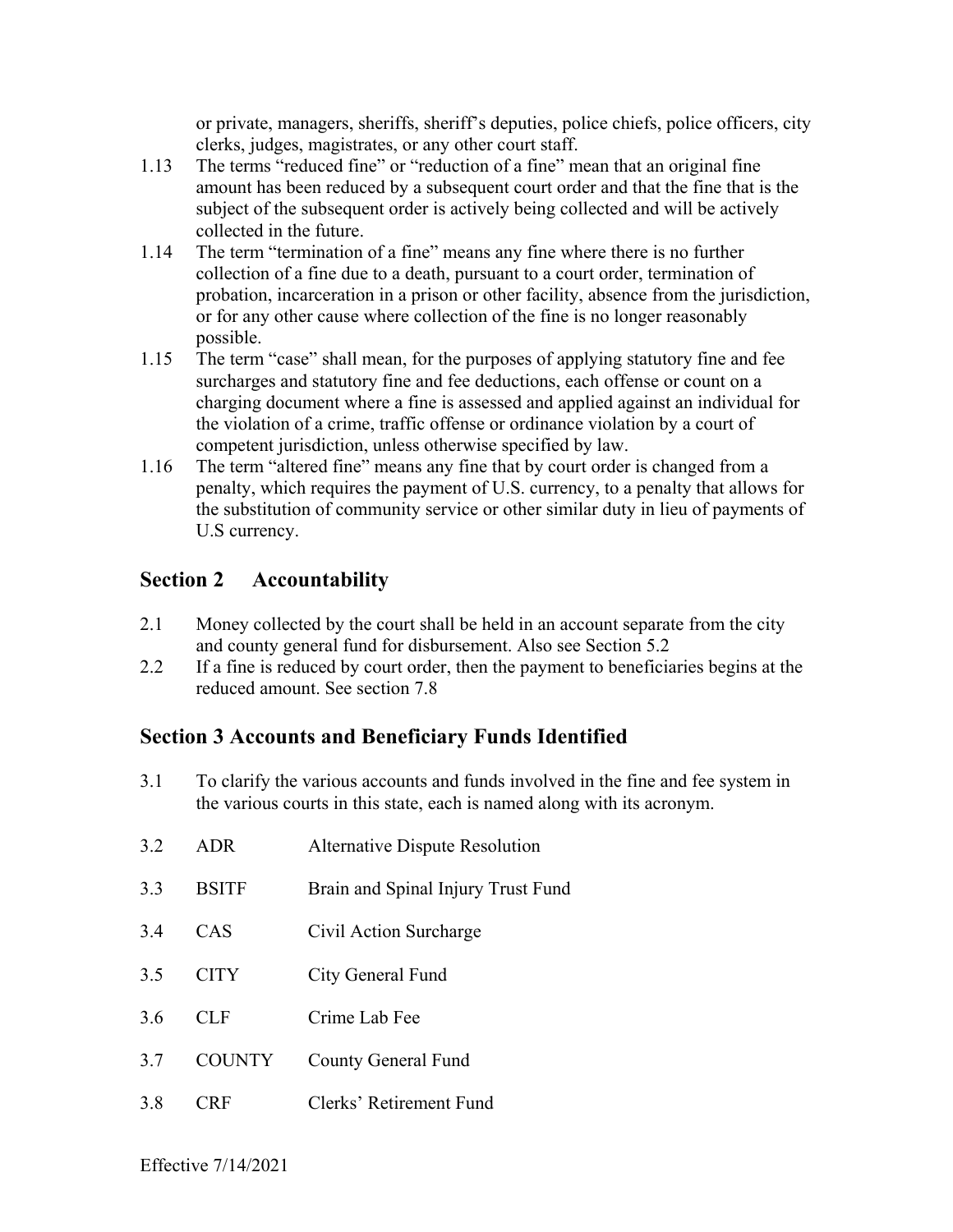| 3.9  | <b>CTF</b>  | Children's Trust Fund                                |
|------|-------------|------------------------------------------------------|
| 3.10 | <b>CVEF</b> | Crime Victims Emergency Fund                         |
| 3.11 | <b>DATE</b> | Drug Abuse Treatment and Education Fund              |
| 3.12 | <b>DETF</b> | Driver Education and Training Fund                   |
| 3.13 | <b>GSIF</b> | Georgia State Indemnification Fund                   |
| 3.14 | <b>IDAF</b> | <b>Indigent Defense Application Fee</b>              |
| 3.15 | JAIL        | Jail Construction and Staffing Fund                  |
| 3.16 | <b>JOF</b>  | Judicial Operations Fund Fee                         |
| 3.17 | LL          | Law Library                                          |
| 3.18 | <b>LVAP</b> | Local Victim Assistance Programs                     |
| 3.19 | <b>MRF</b>  | Magistrates Retirement Fund                          |
| 3.20 | <b>POAB</b> | Peace Officers' Annuity and Benefit Fund             |
| 3.21 | POPIDF-A    | Peace Officer, Prosecutor, and Indigent Defense Fund |
| 3.22 | POPIDF-B    | Peace Officer, Prosecutor, and Indigent Defense Fund |
| 3.23 | PRF         | Probate Judges Retirement Fund                       |
| 3.24 | <b>PSFL</b> | Probation Supervision Fee - Local                    |
| 3.25 | <b>PSFP</b> | Probation Supervision Fee-Private                    |
| 3.26 | <b>PSFS</b> | Probation Supervision Fee - State                    |
| 3.27 | <b>PUB</b>  | <b>Publication Fee</b>                               |
| 3.28 | <b>REST</b> | Restitution                                          |
| 3.29 | <b>SHF</b>  | Safe Harbor Fund                                     |
| 3.30 | <b>SRF</b>  | Sheriffs' Retirement Fund                            |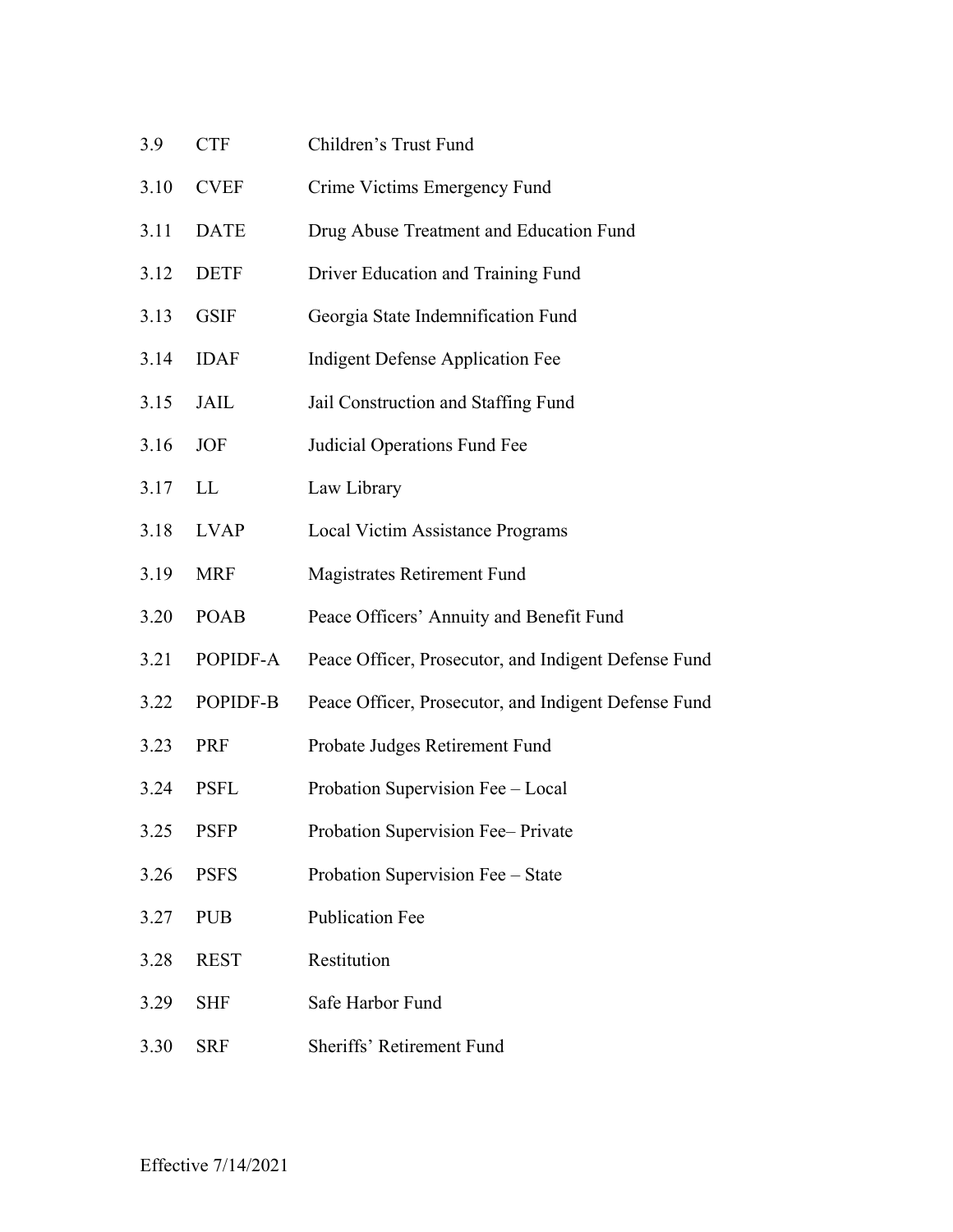# **Section 4 Civil Collections that are Remitted to GSCCCA**

- 4.1 All courts that file any civil action and charge a fee for such filing shall also collect in a timely manner all the statutorily required fees.
- 4.2 Where no filing fee is imposed, the additional filing fee provided for in O.C.G.A. 15-21A-6(a) does not apply. Nothing contained in subparagraph 4.2 shall prohibit a fee deduction from being assessed on a filing that has no filing fee, if directed by statute, court rule or court order.
- 4.3 All courts that file any civil action where a fee is created by court rule or court order shall collect such fee in a timely manner.
- 4.4 All courts that collect any fees on civil filings shall keep an accurate accounting of all such funds collected by using a paper or electronic format. The accounting record created shall track each payment made and shall assign each payment to the case in which it was applied using generally accepted accounting practices that meet the requirements for a general or specific audit of each transaction. The accounting format utilized shall employ controls necessary to ensure the accuracy of the fine and fee collections and disbursements of the court.
- 4.5 All courts that collect any fees on civil filings shall do so in compliance with the rules and regulations as promulgated by the GSCCCA.
- 4.6 According to O.C.G.A. 15-21A-6(a) and (b)(2), the collection of fees in civil courts shall apply to the following courts:
	- a) Superior Court
	- b) State Court
	- c) Probate Court
	- d) Recorder's Court
	- e) Mayor's Court
	- f) Magistrate Court
- 4.7 Each individual court having the responsibility to collect civil fees shall have the responsibility through the clerk or other court officer to report to the GSCCCA the identity of the court and the officer responsible for the collection of civil fees in that court. The court shall contact the GSCCCA and obtain and use a form provided for that purpose, and supply all the information requested that is available. Should the same person be responsible for more than one court then a separate form for each court should be used.
- 4.8 All fees shall be applied in accordance with statutory laws creating such fees. Application of the additional civil filing fee imposed by O.C.G.A. 15-21A-6(a) and (b) have required specific guidance due to the complex nature of filings in particular courts. The Authority has received input from the Council of Probate Judges and the Council of Magistrate Court Judges regarding civil filings in probate and magistrate courts. The Authority has adopted as part of these rules and regulations the information provided by these Councils regarding the filings to which they have determined the additional civil filing fee imposed by O.C.G.A. 15-21A-6(a) and (b) applies. This information is attached hereto and incorporated as Attachments A and B.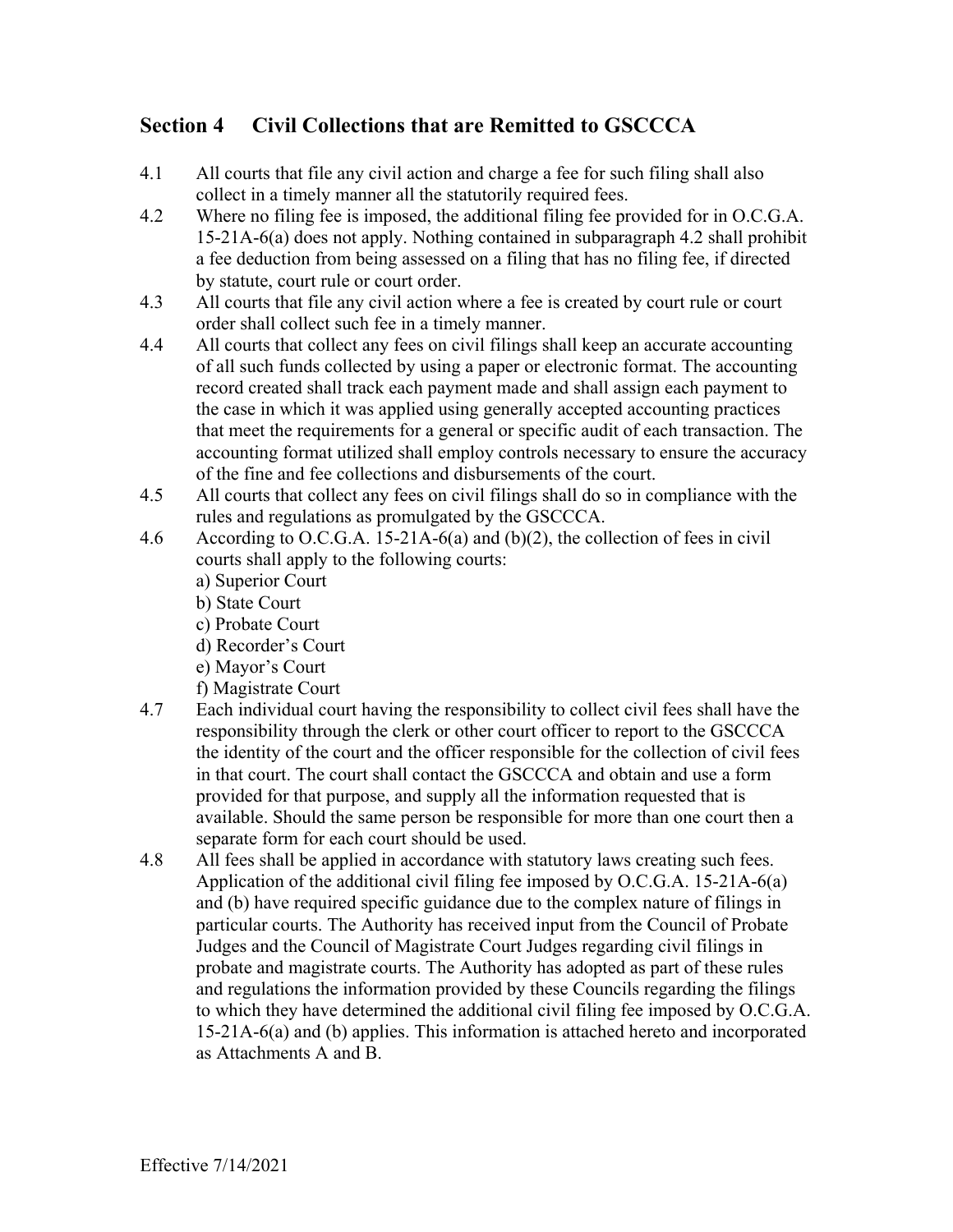# **Section 5 Remittance of Funds – Criminal Fines and Surcharges**

- 5.1 All clerks or court officers that collect any fines, fees and surcharges shall process the funds collected though a local accounting system that accounts for each transaction, documents the total amount of funds received and assigns each assessment to its proper account on behalf of its beneficiary.
- 5.2 Every clerk or court officer may co-mingle the funds collected into a secure bank account or bank accounts, properly secured under state law, until the funds are paid out to the recipients.
- 5.3 Collected fines, fees and surcharges shall be paid out to the beneficiaries of such funds on or before the last day of the month after the month in which the collections were paid to any clerk or court officer.
- 5.4 Funds have to be remitted to the Authority by the end of the month following the month in which such funds are received.
- 5.5 Delegation of part or all of the task of collecting and remitting collected funds to a third party is authorized, but will not and does not relieve the clerk or court officer of his or her responsibility to insure that the payments to the beneficiaries are made timely and accurately.
- 5.6 Funds that are required to be remitted directly to a beneficiary should be remitted using the forms provided by the beneficiary receiving the funds. If payment is required to be submitted to GSCCCA on behalf of any beneficiary, such payment should be remitted along with the appropriate form prescribed by GSCCCA.
- 5.7 Each court should remit payments to GSCCCA only once each month for the preceding month's collections.
- 5.8 Should there be a month where no civil fines, fees or surcharges are collected, the reporting clerk or court officer shall make a report to GSCCCA or the beneficiary for that month by the end of the month following the month to which the report applies. The remittance report shall be sent to the beneficiary fund or the GSCCCA, using the same form that would be used if funds had been collected during the month with a zero "0" in the appropriate places on the forms.
- 5.9 To the extent that the clerk or other court officer is holding funds on a certain date that were held on July 1, 2004, those funds are to be paid out to the Authority following the Authority's partial payment schedule in subparagraphs 7.12 and 7.13 no later than November 1, 2004.
- 5.10 The following funds are remitted to the GSCCCA:

| <b>BSITF</b> | Brain and Spinal Injury Trust Fund                           |
|--------------|--------------------------------------------------------------|
| CAS          | Civil Action Surcharge                                       |
| <b>CLF</b>   | Crime Lab Fee                                                |
| <b>CTF</b>   | Children's Trust Fund                                        |
| <b>CVEF</b>  | Crime Victims Emergency Fund                                 |
| <b>DETF</b>  | Driver Education and Training Fund                           |
| <b>GSIF</b>  | Georgia State Indemnification Fund                           |
| <b>IDAF</b>  | Indigent Defense Application Fee*                            |
|              | *Only paid if receiving statewide public defender assistance |
| <b>JOF</b>   | Judicial Operations Fund Fee                                 |
| POPIDF-A     | Peace Officer, Prosecutor, and Indigent Defense Fund         |
|              |                                                              |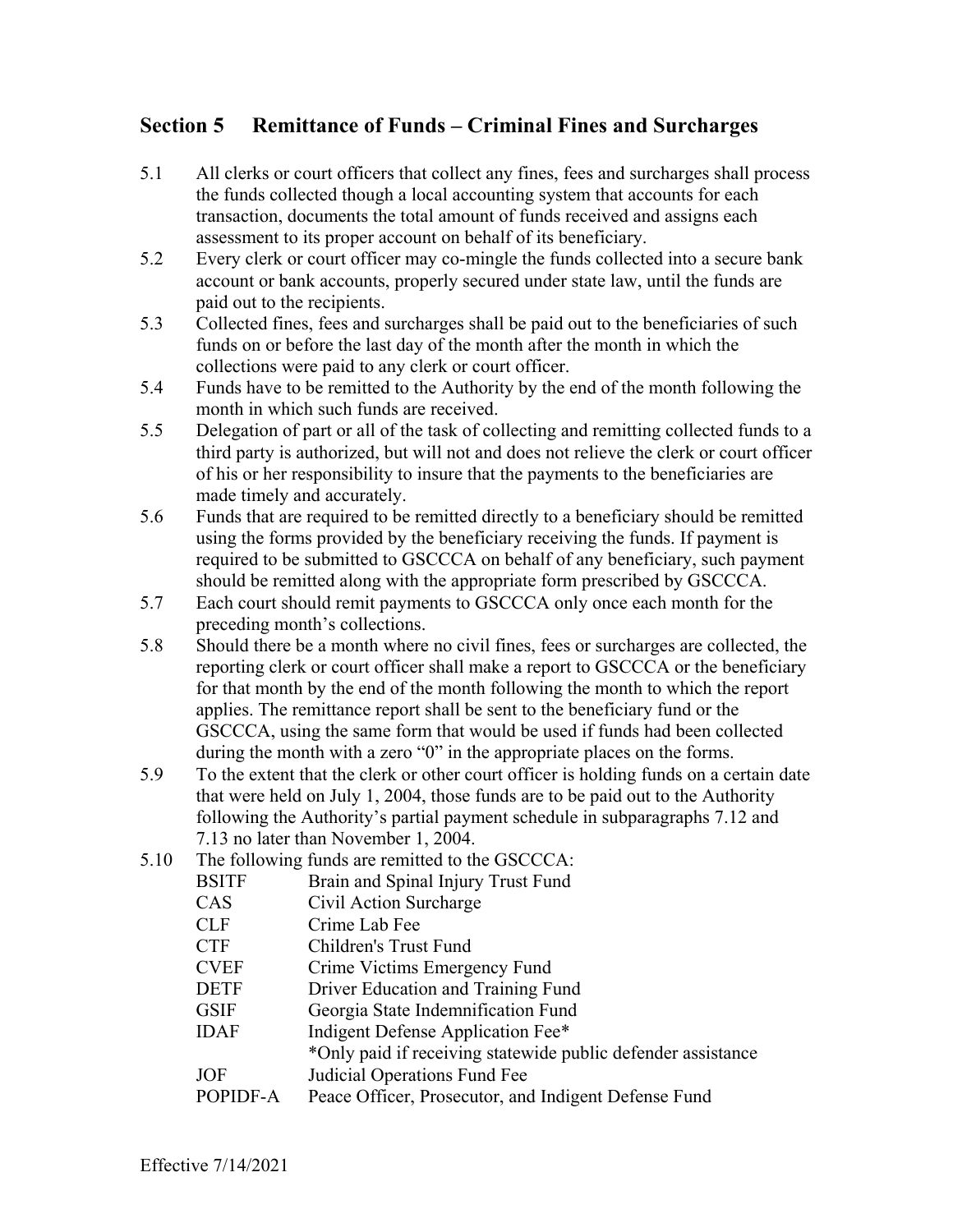|      | POPIDF-B<br><b>SHF</b> | Peace Officer, Prosecutor, and Indigent Defense Fund<br>Safe Harbor Fund |
|------|------------------------|--------------------------------------------------------------------------|
| 5.11 |                        | The following funds are remitted to the beneficiary directly:            |
|      | <b>ADR</b>             | <b>Alternative Dispute Resolution</b>                                    |
|      | <b>CITY</b>            | City General Fund                                                        |
|      | COUNTY                 | <b>County General Fund</b>                                               |
|      | <b>CRF</b>             | Clerks' Retirement Fund                                                  |
|      | <b>DATE</b>            | Drug Abuse Treatment and Education Fund                                  |
|      | <b>IDAF-local</b>      | Indigent Defense Application Fee*                                        |
|      |                        | *Paid to the entity providing indigent defense attorney assistance       |
|      | <b>JAIL</b>            | Jail Construction and Staffing Fund                                      |
|      | JOF-local              | Judicial Operations Fund Fee*                                            |
|      |                        | *State court retains \$50 portion of each JOF assessment                 |
|      | LL                     | Law Library                                                              |
|      | <b>LVAP</b>            | Local Victim Assistance Programs                                         |
|      | <b>MRF</b>             | Magistrates Retirement Fund                                              |
|      | <b>POAB</b>            | Peace Officers' Annuity and Benefit Fund                                 |
|      | POPIDF-A               | Peace Officer, Prosecutor, and Indigent Defense Fund*                    |
|      | POPIDF-B               | Peace Officer, Prosecutor, and Indigent Defense Fund*                    |
|      |                        | *50% of the forfeited bond surcharge is kept locally IF the court        |
|      |                        | has a GPDC approved indigent income verification system                  |
|      | <b>PROB</b>            | Probation Fees collected by probation office                             |
|      | <b>PRF</b>             | Probate Judges Retirement Fund                                           |
|      | <b>PUB</b>             | <b>Publication Fee</b>                                                   |
|      | <b>REST</b>            | Restitution                                                              |
|      | <b>SRF</b>             | Sheriffs' Retirement Fund                                                |
|      |                        |                                                                          |

5.12 Remittances and the accompanying reports made to the GSCCCA should be sent to:

Georgia Superior Court Clerks' Cooperative Authority Fines and Fees Division P.O. Box 29645 Atlanta, GA 30359

### **Section 6 Reporting of Funds**

- 6.1 Funds that are remitted to GSCCCA do not have to be separately reported to GSCCCA. Such funds should be accompanied by the appropriate form when remitted.
- 6.2 Any clerk or other court officer whose responsibility it is to collect, deposit or pay out fines, fees and surcharges on behalf of any court in the state and any state probation office or officer, local government probation office or officer, private probation office or officer, county finance office or officer, municipal finance office or officer, or any other entity or person acting on behalf of any court, clerk or court officer by collecting, depositing or paying out any such court ordered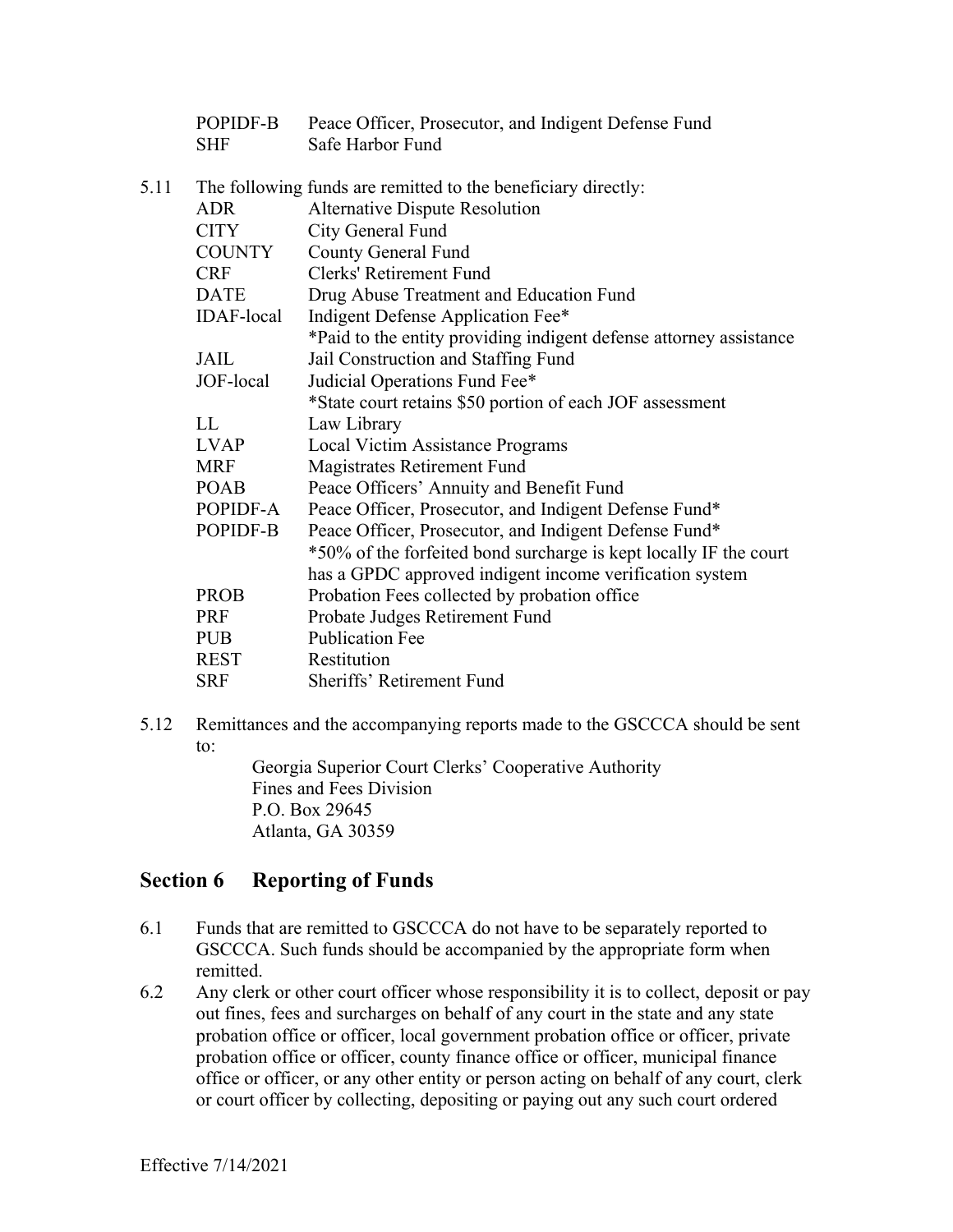fines, fees and surcharges shall, in addition to making all such collections and payments, make a report of such collections and payments to GSCCCA to enable the tracking of these funds statewide.

- 6.3 The report required in the Section shall be made in the format and utilizing the forms or other electronic methods for reporting as shall be prescribed by the rules and regulations of GSCCCA.
- 6.4 The reports are due no later than 60 days after the end of the last day of each month in which the funds were disbursed to a beneficiary fund or other beneficiary entity.

| 6.5 |               | The following funds are to be reported to GSCCCA:                  |
|-----|---------------|--------------------------------------------------------------------|
|     | <b>ADR</b>    | <b>Alternative Dispute Resolution</b>                              |
|     | <b>CITY</b>   | City General Fund                                                  |
|     | <b>COUNTY</b> | <b>County General Fund</b>                                         |
|     | <b>CRF</b>    | Clerks' Retirement Fund                                            |
|     | <b>DATE</b>   | Drug Abuse Treatment and Education Fund                            |
|     | <b>IDAF</b>   | Indigent Defense Application Fee*                                  |
|     |               | *Paid to the entity providing indigent defense attorney assistance |
|     | <b>JAIL</b>   | Jail Construction and Staffing Fund                                |
|     | <b>JOF</b>    | Judicial Operations Fund Fee kept locally*                         |
|     |               | *State court retains \$50 of each JOF assessment                   |
|     | LL.           | Law Library                                                        |
|     | <b>LVAP</b>   | Local Victim Assistance Programs                                   |
|     | <b>MRF</b>    | Magistrates Retirement Fund                                        |
|     | <b>POAB</b>   | Peace Officers' Annuity and Benefit Fund                           |
|     | POPIDF-A      | Peace Officer, Prosecutor, and Indigent Defense Fund*              |
|     | POPIDF-B      | Peace Officer, Prosecutor, and Indigent Defense Fund*              |
|     |               | *50% of the forfeited bond surcharge is kept locally IF the court  |
|     |               | has a GPDC approved indigent income verification system            |
|     | PRF           | Probate Judges Retirement Fund                                     |
|     | <b>PSFL</b>   | Probation Supervision Fee - Local                                  |
|     | <b>PSFP</b>   | Probation Supervision Fee - Private                                |
|     | <b>PSFS</b>   | Probation Supervision Fee - State                                  |
|     | <b>PUB</b>    | <b>Publication Fee</b>                                             |
|     | <b>REST</b>   | Restitution                                                        |
|     | <b>SRF</b>    | Sheriffs' Retirement Fund                                          |
|     |               |                                                                    |

6.6 The reporting requirement to GSCCCA as outlined in subparagraph 6.3 commences at the time of monthly disbursement to the beneficiary fund and should a transfer of funds be made for the purpose of making disbursements to the beneficiary funds, so shall the reporting requirements to the GSCCCA transfer to the disbursing entity receiving the transfer of such funds.

### **Section 7 Partial Payments**

7.1 Any clerk or court officer whose responsibility it is to collect, deposit and pay out fines, fees and surcharges shall make payouts monthly utilizing the funds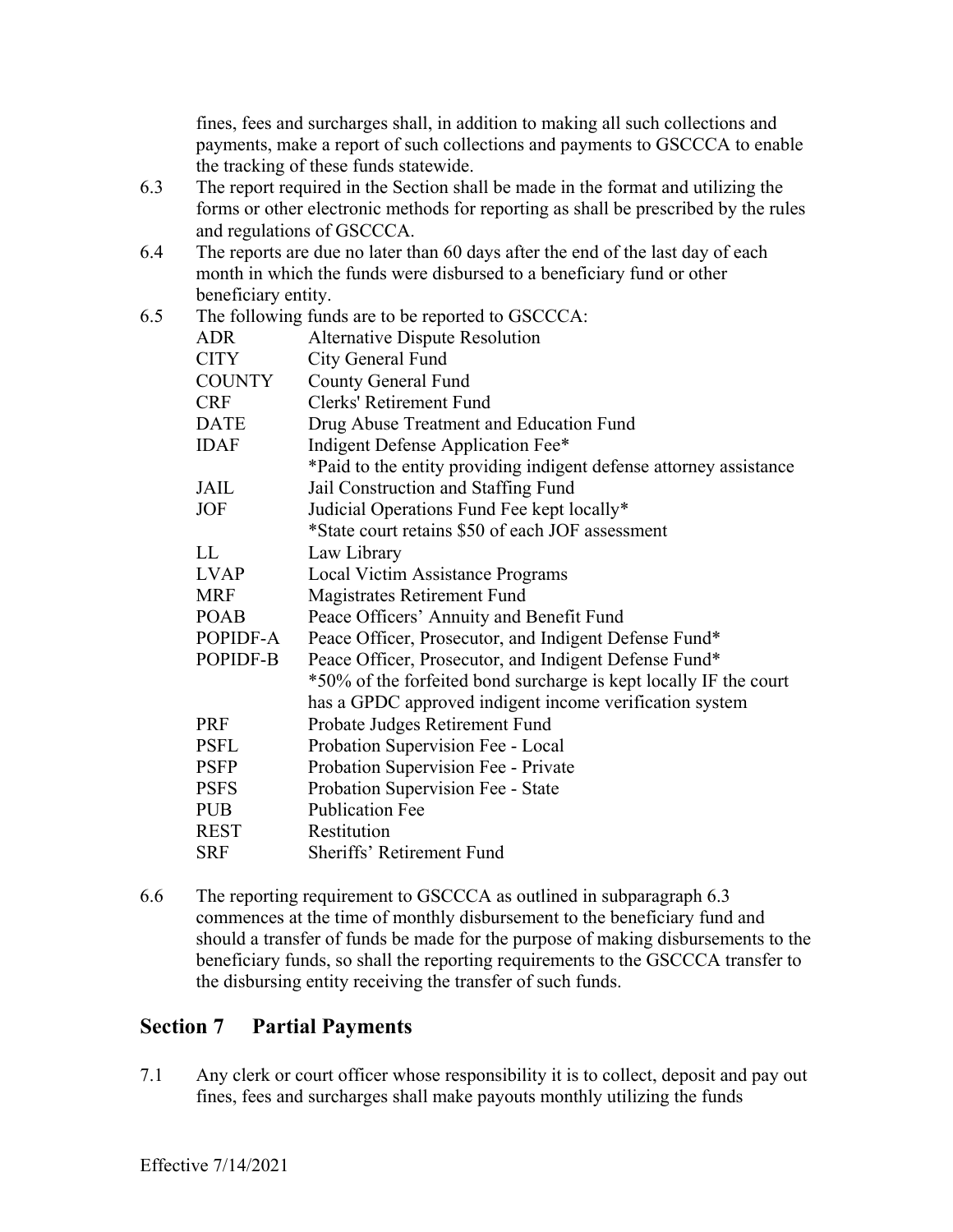collected on each case throughout the month for which a report is made. Partial payments remitted to any clerk or other court officer should not be held beyond the end of the month following the month in which such payments are received.

- 7.2 Partial payment will be prevalent throughout the courts and in order to establish a statewide system for the order of payment all clerks and court officials shall follow the rules and regulations as set out in this Section.
- 7.3 All partial payments of fines, fees and surcharges received or collected by any clerk or court official shall be paid out to the beneficiary of such funds by the end of the month following the month in which such payments were tendered to any clerk or court official and shall be included in and noted on the remittance or report form for that month.
- 7.4 All partial payments shall be paid out to the beneficiaries in an order of priority established in subparagraphs 7.12 and 7.13 of this Section unless otherwise mandated by law.
- 7.5 The calculation of the payout for each fund will be determined by the original fine ordered by the court, and shall be paid out in full to each beneficiary on the priority list before proceeding to make a payment to the next beneficiary on the priority list.
- 7.6 Restitution to any victim shall always have first priority and shall be paid in full prior to any collected partial payment funds being applied to the priority list for payment to a beneficiary.
- 7.7 Court costs specified in any case by statute, court rule or court order shall be paid in full prior to any collected partial payment funds being applied to the priority list for payment to a beneficiary.
- 7.8 Partial payments that end due to imprisonment, forgiveness of the fine, hardship accepted by the court, alteration of the fine, death, disappearance from the community or any other reason shall be terminated by the clerk or court officer in the status where the partial payment account is found at the time the partial payments ended. The payouts already made will remain based on the original fine and recalculation of partial payments shall not be required.
- 7.9 Should partial payments that have ended as described in Section 7.8 begin again due to return from prison, or return to the community or any other reason, the payments collected will be applied as if they were never ended, and be applied going forward from the last payment received based on the original fine.
- 7.10 Should the original fine be altered, reduced or terminated by court order in any manner that terminates future collection of the fine, the clerk or court officer shall continue to apply partial payments being held for distribution to beneficiaries as if the original fine had never been so altered, reduced or terminated.
- 7.11 When the collection of a fine is ended by court order or circumstance and partial payments end as a result the account involving this case will be terminated without recalculation or refund and continue to be based on the original fine.
- 7.12 The priority list for fine, fee and surcharge payments to beneficiaries for use in Superior and State courts in this state having jurisdiction over fines and fees on criminal offenses, and/or traffic offenses is as follows. The priority list is made to comply with O.C.G.A. 15-6-95 and with the provisions of O.C.G.A. 15-21A-4(a) with regard to partial payment priorities in Superior Courts and State Courts.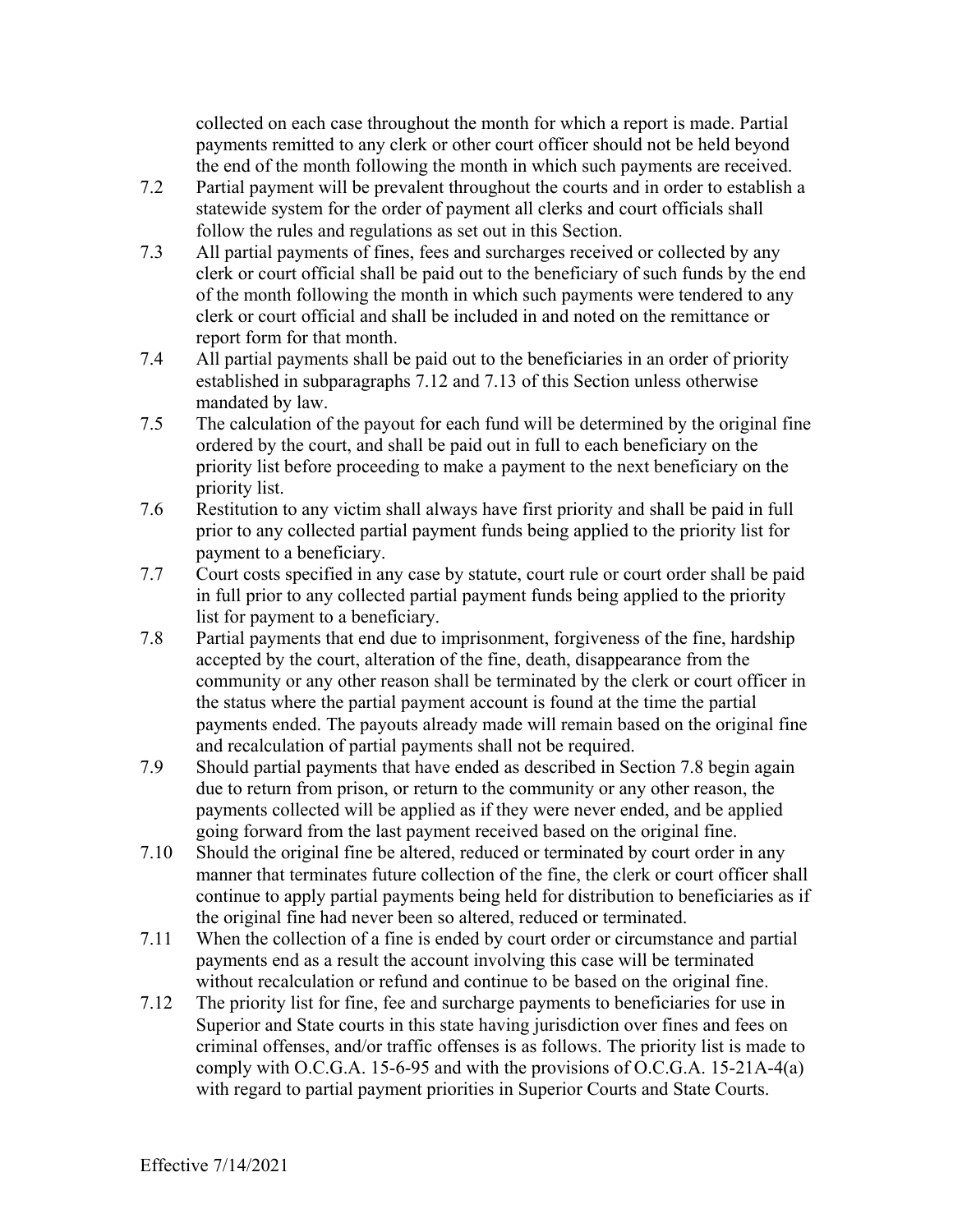#### **Partial Payment Priority List: Fines assessed prior to July 1, 2012**

(Note: Restitution is always first.)

- 1. Peace Officers' Annuity and Benefit Fund (POAB)
- 2. Clerks' Retirement Fund (CRF)
- 3. Sheriffs' Retirement Fund (SRF)
- 4. Peace Officer, Prosecutor, and Indigent Defense Fund (POPIDF-A)
- 5. Peace Officer, Prosecutor, and Indigent Defense Fund (POPIDF-B)
- 6. Law Library (LL)
- 7. Jail Construction and Staffing Fund (JAIL)
- 8. Crime Victims Emergency Fund (CVEF)
- 9. Indigent Defense Application Fee (IDAF)
- 10. County General Fund (COUNTY)
- 11. Drug Abuse Treatment and Education Fund (DATE)
- 12. Local Victim Assistance Programs (LVAP)
- 13. Brain and Spinal Injury Trust Fund (BSITF)
- 14. Crime Lab Fee (CLF)
- 15. Driver Education and Training Fund (DETF)

#### **Partial Payment Priority List: Fines assessed on or after July 1, 2012 and prior to January 1, 2017**

- 1. Peace Officers' Annuity and Benefit Fund (POAB)
- 2. Clerks' Retirement Fund (CRF)
- 3. Sheriffs' Retirement Fund (SRF)
- 4. Peace Officer, Prosecutor, and Indigent Defense Fund (POPIDF-A)
- 5. Peace Officer, Prosecutor, and Indigent Defense Fund (POPIDF-B)
- 6. Jail Construction and Staffing Fund (JAIL)
- 7. Local Victim Assistance Programs (LVAP)
- 8. Law Library (LL)
- 9. County General Fund (COUNTY)
- 10. Crime Victims Emergency Fund (CVEF)
- 11. Indigent Defense Application Fee (IDAF)
- 12. Brain and Spinal Injury Trust Fund (BSITF)
- 13. Drug Abuse Treatment and Education Fund (DATE)
- 14. Crime Lab Fee (CLF)
- 15. Driver Education and Training Fund (DETF)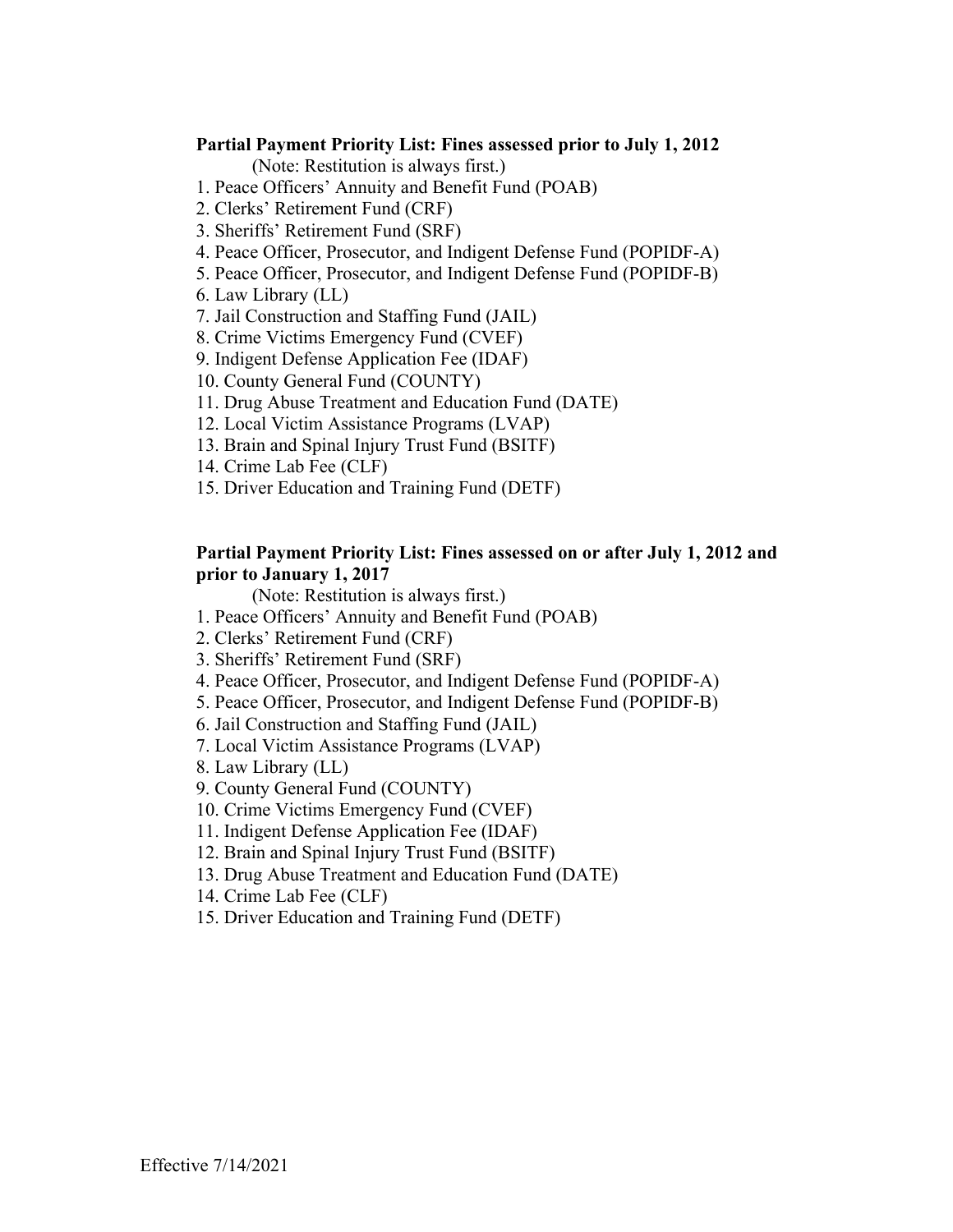### **Partial Payment Priority List: Fines assessed on or after January 1, 2017 and prior to August 3, 2020**

(Note: Restitution is always first.)

- 1. Peace Officers' Annuity and Benefit Fund (POAB)
- 2. Clerks' Retirement Fund (CRF)
- 3. Sheriffs' Retirement Fund (SRF)
- 4. Peace Officer, Prosecutor, and Indigent Defense Fund (POPIDF-A)
- 5. Peace Officer, Prosecutor, and Indigent Defense Fund (POPIDF-B)
- 6. Jail Construction and Staffing Fund (JAIL)
- 7. Local Victim Assistance Programs (LVAP)
- 8. Law Library (LL)
- 9. County General Fund (COUNTY)
- 10. Crime Victims Emergency Fund (CVEF)
- 11. Indigent Defense Application Fee (IDAF)
- 12. Brain and Spinal Injury Trust Fund (BSITF)
- 13. Drug Abuse Treatment and Education Fund (DATE)
- 14. Crime Lab Fee (CLF)
- 15. Safe Harbor Fund (SHF)
- 16. Driver Education and Training Fund (DETF)

#### **Partial Payment Priority List: Fines assessed on or after August 3, 2020**

- 1. Peace Officers' Annuity and Benefit Fund (POAB)
- 2. Clerks' Retirement Fund (CRF)
- 3. Sheriffs' Retirement Fund (SRF)
- 4. Brain and Spinal Injury Trust Fund (BSITF)
- 5. County General Fund (COUNTY)
- 6. Jail Construction and Staffing Fund (JAIL)
- 7. Peace Officer, Prosecutor, and Indigent Defense Fund (POPIDF-A)
- 8. Peace Officer, Prosecutor, and Indigent Defense Fund (POPIDF-B)
- 9. Local Victim Assistance Programs (LVAP)
- 10. Law Library (LL)
- 11. Crime Victims Emergency Fund (CVEF)
- 12. Drug Abuse Treatment and Education Fund (DATE)
- 13. Safe Harbor Fund (SHF)
- 14. Crime Lab Fee (CLF)
- 15. Indigent Defense Application Fee (IDAF)
- 16. Driver Education and Training Fund (DETF)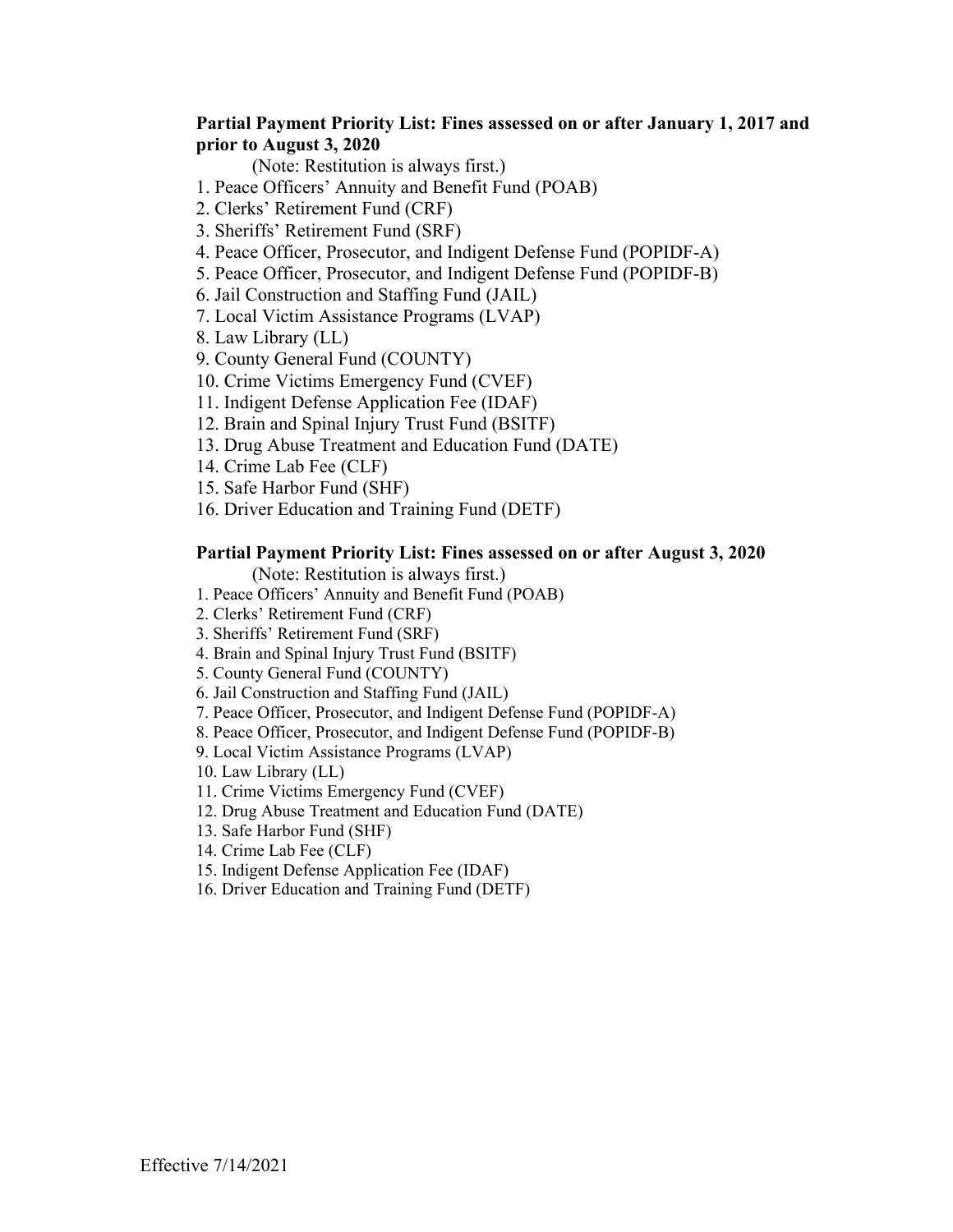7.13 The priority list for fine, fee and surcharge payments to beneficiaries for use in courts having jurisdiction over fines and fees on criminal offenses, traffic offenses and ordinance violations **other** than Superior and State courts in this state is as follows. The priority list is made to comply with the provisions of O.C.G.A. 15- 21A-4(a) with regard to partial payment priorities in courts other than Superior and State Courts.

#### **Partial Payment Priority List: Fines assessed prior to January 1, 2017**

(Note: Restitution is always first.)

- 1. Peace Officers' Annuity and Benefit Fund (POAB)
- 2. Any retirement fund (as may be applicable)
- 3. Law Library (LL)
- 4. Peace Officer, Prosecutor, and Indigent Defense Fund (POPIDF-A)
- 5. Peace Officer, Prosecutor, and Indigent Defense Fund (POPIDF-B)
- 6. City/County General Fund (CITY/COUNTY)
- 7. Jail Construction and Staffing Fund (JAIL)
- 8. Crime Lab Fee (CLF)
- 9. Crime Victims Emergency Fund (CVEF)
- 10. Indigent Defense Application Fee (IDAF)
- 11. Drug Abuse Treatment and Education Fund (DATE)
- 12. Local Victim Assistance Programs (LVAP)
- 13. Brain and Spinal Injury Trust Fund (BSITF)
- 14. Driver Education and Training Fund (DETF)

### **Partial Payment Priority List: Fines assessed on or after January 1, 2017 and prior to August 3, 2020**

- 1. Peace Officers' Annuity and Benefit Fund (POAB)
- 2. Any retirement fund (as may be applicable)
- 3. Law Library (LL)
- 4. Peace Officer, Prosecutor, and Indigent Defense Fund (POPIDF-A)
- 5. Peace Officer, Prosecutor, and Indigent Defense Fund (POPIDF-B)
- 6. City/County General Fund (CITY/COUNTY)
- 7. Jail Construction and Staffing Fund (JAIL)
- 8. Crime Lab Fee (CLF)
- 9. Crime Victims Emergency Fund (CVEF)
- 10. Indigent Defense Application Fee (IDAF)
- 11. Drug Abuse Treatment and Education Fund (DATE)
- 12. Local Victim Assistance Programs (LVAP)
- 13. Brain and Spinal Injury Trust Fund (BSITF)
- 14. Safe Harbor Fund (SHF)
- 15. Driver Education and Training Fund (DETF)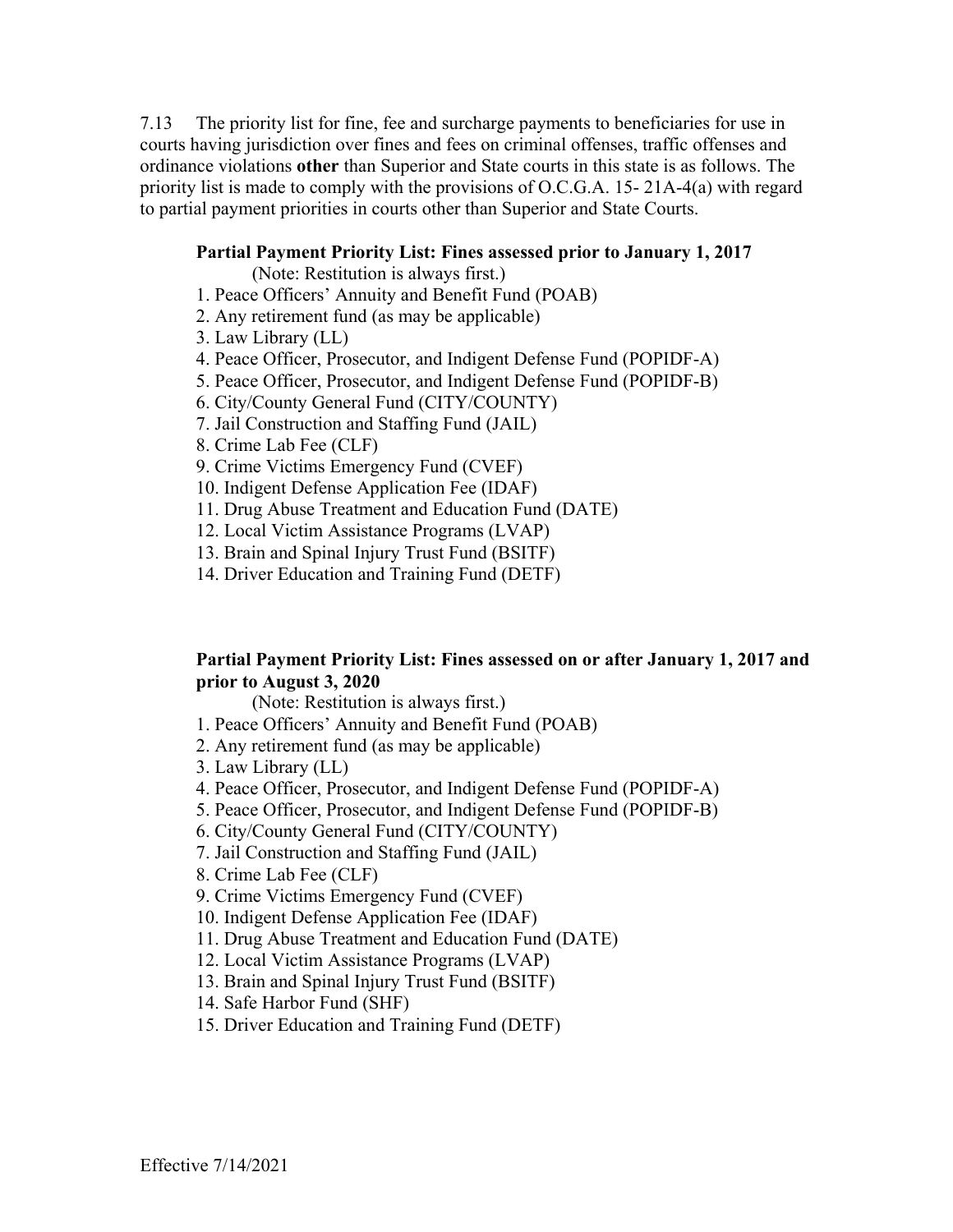#### **Partial Payment Priority List: Fines assessed on or after August 3, 2020**

- 1. Peace Officers' Annuity and Benefit Fund (POAB)
- 2. Clerks' Retirement Fund (CRF)
- 3. Probate Judges Retirement Fund (PRF)
- 4. Sheriffs' Retirement Fund (SRF)
- 5. Brain and Spinal Injury Trust Fund (BSITF)
- 6. City/County General Fund (CITY/COUNTY)
- 7. Jail Construction and Staffing Fund (JAIL)
- 8. Peace Officer, Prosecutor, and Indigent Defense Fund (POPIDF-A)
- 9. Peace Officer, Prosecutor, and Indigent Defense Fund (POPIDF-B)
- 10. Local Victim Assistance Programs (LVAP)
- 11. Law Library (LL)
- 12. Crime Victims Emergency Fund (CVEF)
- 13. Drug Abuse Treatment and Education Fund (DATE)
- 14. Safe Harbor Fund (SHF)
- 15. Crime Lab Fee (CLF)
- 16. Indigent Defense Application Fee (IDAF)
- 17. Driver Education and Training Fund (DETF)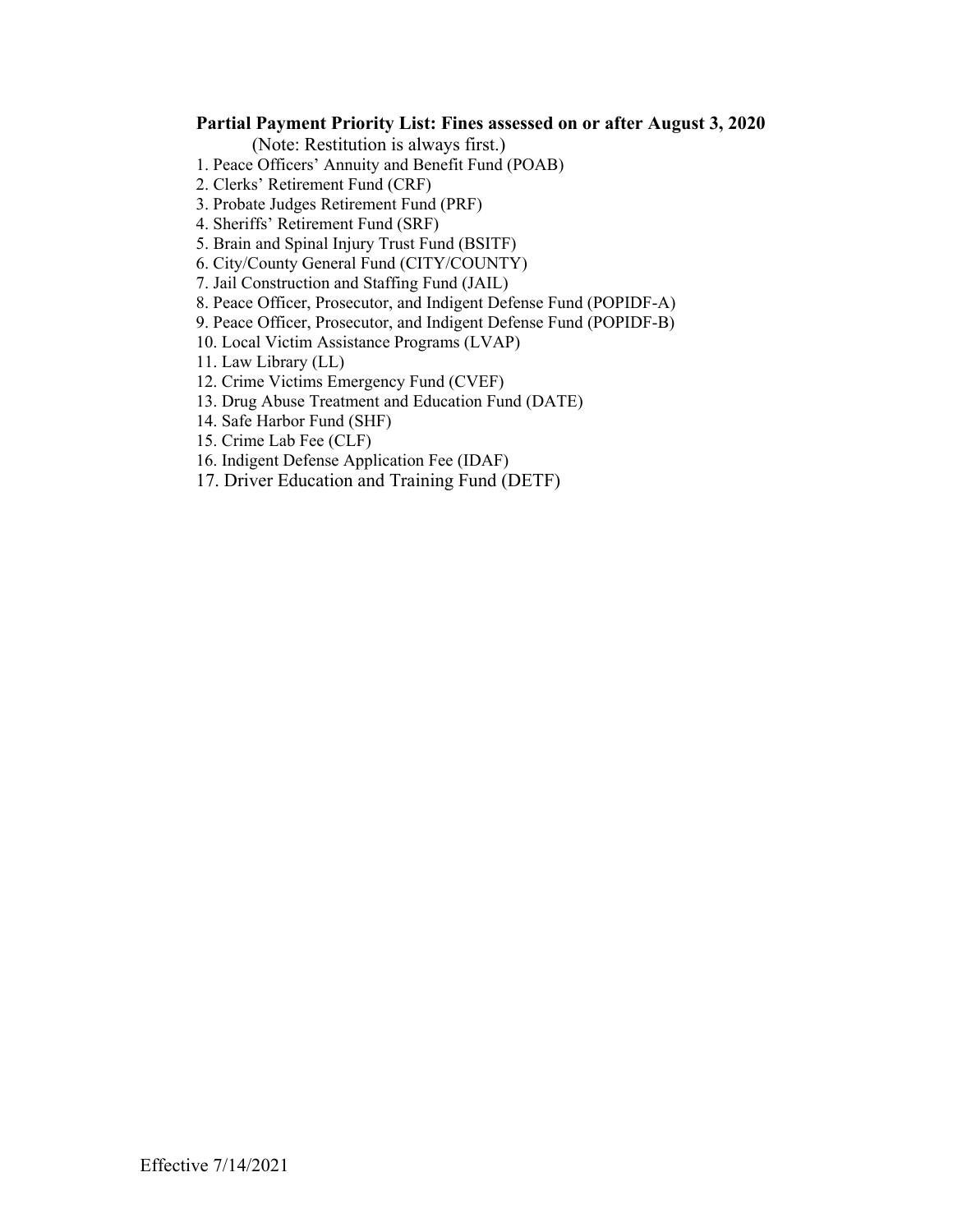### **SCHEDULE OF COSTS AND FEES GEORGIA PROBATE COURTS ATTACHMENT "A" Source - Council of Probate Court Judges**

| <b>Source - Council of Probate Court Judges</b> |                                                                                            | Subj. to<br><b>Civil Action Surcharge</b> |
|-------------------------------------------------|--------------------------------------------------------------------------------------------|-------------------------------------------|
|                                                 | <b>Probate Proceedings</b>                                                                 | OCGA 15-21A-6                             |
| 1                                               | Temporary Letters of Administration                                                        | Yes                                       |
| $\overline{2}$                                  | Permanent Letters of Administration                                                        | Yes                                       |
| 3                                               | Probate Will in Common                                                                     | Yes                                       |
| 4                                               | Probate Will in Solemn                                                                     | Yes                                       |
| 5                                               | No Administration Necessary                                                                | Yes                                       |
| 6                                               | Probate Solemn w/ Will Annexed                                                             | Yes                                       |
| 7                                               | Year's Support plus                                                                        | Yes                                       |
|                                                 | Recording of Cert. of Year's Support                                                       |                                           |
| 8                                               | Presumption of Death, Missing                                                              |                                           |
|                                                 | Individual Believed to be Dead                                                             | No                                        |
|                                                 |                                                                                            | Yes                                       |
| 9                                               | Any Proceeding for Ancillary                                                               |                                           |
| 10                                              | Administration by a Foreign Representative                                                 | Yes                                       |
| 11                                              | Any other proceeding by which the                                                          |                                           |
|                                                 | jurisdiction of the court is first invoked                                                 | Yes                                       |
| 12                                              | Letters of Administration w/ Will annexed                                                  |                                           |
|                                                 | and Previously Probated                                                                    | Yes                                       |
| 13                                              | Leave to Sell                                                                              | Yes                                       |
| 14                                              | Leave to Sell Perishable Property                                                          | Yes                                       |
| 15                                              | Leave to Sell Property or Encumber                                                         |                                           |
|                                                 | Property of Year's                                                                         | Yes                                       |
| 16                                              | Petition for Waiver of Bond & Grant of                                                     | Yes                                       |
|                                                 | <b>Certain Powers</b>                                                                      |                                           |
| 17                                              | Petition for Discharge                                                                     | Yes                                       |
| 18                                              | Approval of Division in Kind                                                               | Yes                                       |
| 19                                              | <b>Petition to Determine Heirs</b>                                                         | Yes                                       |
| 20                                              | Petition for Direction Under Will                                                          | Yes                                       |
| 21                                              | Petition of Representative to Compromise                                                   |                                           |
|                                                 | a Disputed Claim or Debt                                                                   | Yes                                       |
| 22                                              | Petition for Accounting or Final Settlement                                                | Yes                                       |
| 23                                              | Petition to Resign as PR & Appt. for success                                               | Yes                                       |
| 24                                              | Petition to Remove PR & Appt. for success                                                  | Yes                                       |
| 25                                              | Citation against PR for failure to make returns                                            |                                           |
|                                                 | or for alleged mismanagement of estate                                                     | No                                        |
| 26                                              | Caveat, objection, or other responsive pleading                                            |                                           |
|                                                 | filed by person to whom notice is given                                                    | No                                        |
| 27                                              | Petition or Motion to intervene as interested                                              |                                           |
|                                                 | Party                                                                                      | No                                        |
|                                                 |                                                                                            |                                           |
| 28                                              | Any other petition, application, motion or<br>other pleading in an estate which no cost is | Yes                                       |
|                                                 |                                                                                            |                                           |
| 29                                              | Petition to Change Accounting Period                                                       | Yes                                       |
| 30                                              | Petition to Enter Safety Deposit Box                                                       | No                                        |
| 31                                              | Petition/Motion for Attorney Fees                                                          | No                                        |
| 32                                              | Petition/Motion for Extra Compensation                                                     | No                                        |
| 33                                              | Inventory, Annual Return, Appraisement,                                                    |                                           |
|                                                 | Intermediate or Final Returns                                                              | No                                        |
| 34                                              | Notice of Claim or Claim of Creditor                                                       | No                                        |
| 35                                              | Declination to Serve as PR                                                                 | No                                        |
| 36                                              | Renunciation of Right of Succession                                                        | No                                        |
| 37                                              | <b>Appeal to Superior Court</b>                                                            | No                                        |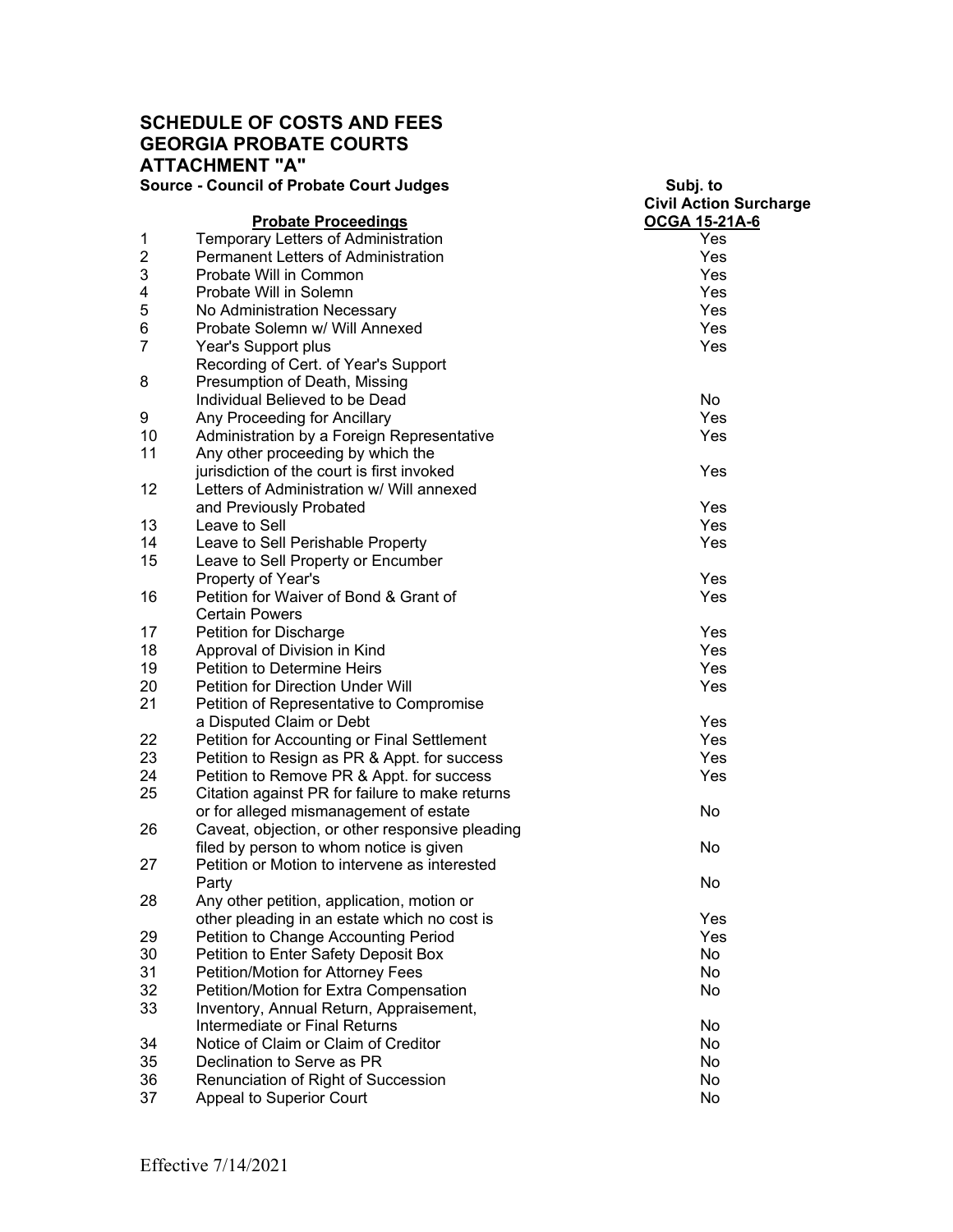|                |                                                                 | Subj. to<br><b>Civil Action Surcharge</b> |
|----------------|-----------------------------------------------------------------|-------------------------------------------|
| $\mathbf{1}$   | <b>Minor Guardianships</b><br>Temporary Letters of Guardianship | OCGA 15-21A-6<br>Yes                      |
| $\overline{2}$ | Letters of Guardianship by Person                               |                                           |
|                | Other than Natural Guardian                                     | Yes                                       |
| 3              | Minor Guardianship of Property by Natural                       |                                           |
|                | Guardian over \$5,000                                           | Yes                                       |
| 4              | Order that Natural Guardian Not Become                          |                                           |
|                | Legally Qualified as Guardian of Property                       | Yes                                       |
| 5              | Application for Letters of Dismission                           | Yes                                       |
| 6              | Any other proceeding by which the                               |                                           |
|                | jurisdiction of first invoked with regard to the                |                                           |
|                | person and/or property of a minor                               | Yes                                       |
| 7              | Leave to Sell by Guardian                                       | Yes                                       |
| 8              | Compromise Doubtful Claim of a Minor                            | Yes                                       |
| 9              | Petition or Encroach - Minor                                    | Yes                                       |
| 10             | Petition to Change Accounting Period                            | Yes                                       |
| 11             | Inventory, Annual Return, Intermediate or                       |                                           |
|                | <b>Final Return</b>                                             | N <sub>o</sub>                            |
| 12             | Motion/Petition for Attorney Fees                               | N <sub>o</sub>                            |
| 13             | Petition to Terminate Temporary Guardian                        | Yes                                       |
| 14             | Any other petition application or other                         |                                           |
|                | pleadings filed regarding an existing                           |                                           |
|                | guardianship of a minor                                         | Yes                                       |
| 15             | Citation against guardian for failure to make                   |                                           |
|                | returns                                                         | No                                        |
| 16             | Appeal to Superior Court                                        | <b>No</b>                                 |
| 17             | Hearings in contested matters, per half day                     | No                                        |
|                |                                                                 | Subj. to                                  |

|                                              | <b>Civil Action Surcharge</b><br>OCGA 15-21A-6                                                                                                                                                                               |
|----------------------------------------------|------------------------------------------------------------------------------------------------------------------------------------------------------------------------------------------------------------------------------|
|                                              | Yes                                                                                                                                                                                                                          |
| Petition for Emergency Guardianship          |                                                                                                                                                                                                                              |
| and Permanent Guardianship                   | Yes                                                                                                                                                                                                                          |
| Petition for Guardianship - Person/ Property | Yes                                                                                                                                                                                                                          |
| Any other proceeding by which the            |                                                                                                                                                                                                                              |
| jurisdiction of the Probate Court is first   |                                                                                                                                                                                                                              |
| invoked with regard to an adult guardianship | Yes                                                                                                                                                                                                                          |
| Leave to Sell by Guardian                    | Yes                                                                                                                                                                                                                          |
| Compromise of Doubtful Claim                 | Yes                                                                                                                                                                                                                          |
| Petition to terminate or modify an Adult     |                                                                                                                                                                                                                              |
| Guardianship                                 | Yes                                                                                                                                                                                                                          |
| Petition to Encroach                         | Yes                                                                                                                                                                                                                          |
| Petition to Change Accounting Period         | Yes                                                                                                                                                                                                                          |
| Inventory, Appraisement, Annual              |                                                                                                                                                                                                                              |
| Intermediate or Final Returns                | No.                                                                                                                                                                                                                          |
| Petition or Motion for Attorney's Fees       | No.                                                                                                                                                                                                                          |
|                                              | Yes                                                                                                                                                                                                                          |
|                                              |                                                                                                                                                                                                                              |
|                                              |                                                                                                                                                                                                                              |
|                                              | Yes                                                                                                                                                                                                                          |
|                                              | <b>Adult Guardianships</b><br>Petition for Emergency Guardianship<br>Application for Letters of Dismission<br>Any other petition, application, motion or<br>pleading filed regarding an existing<br>guardianship of an adult |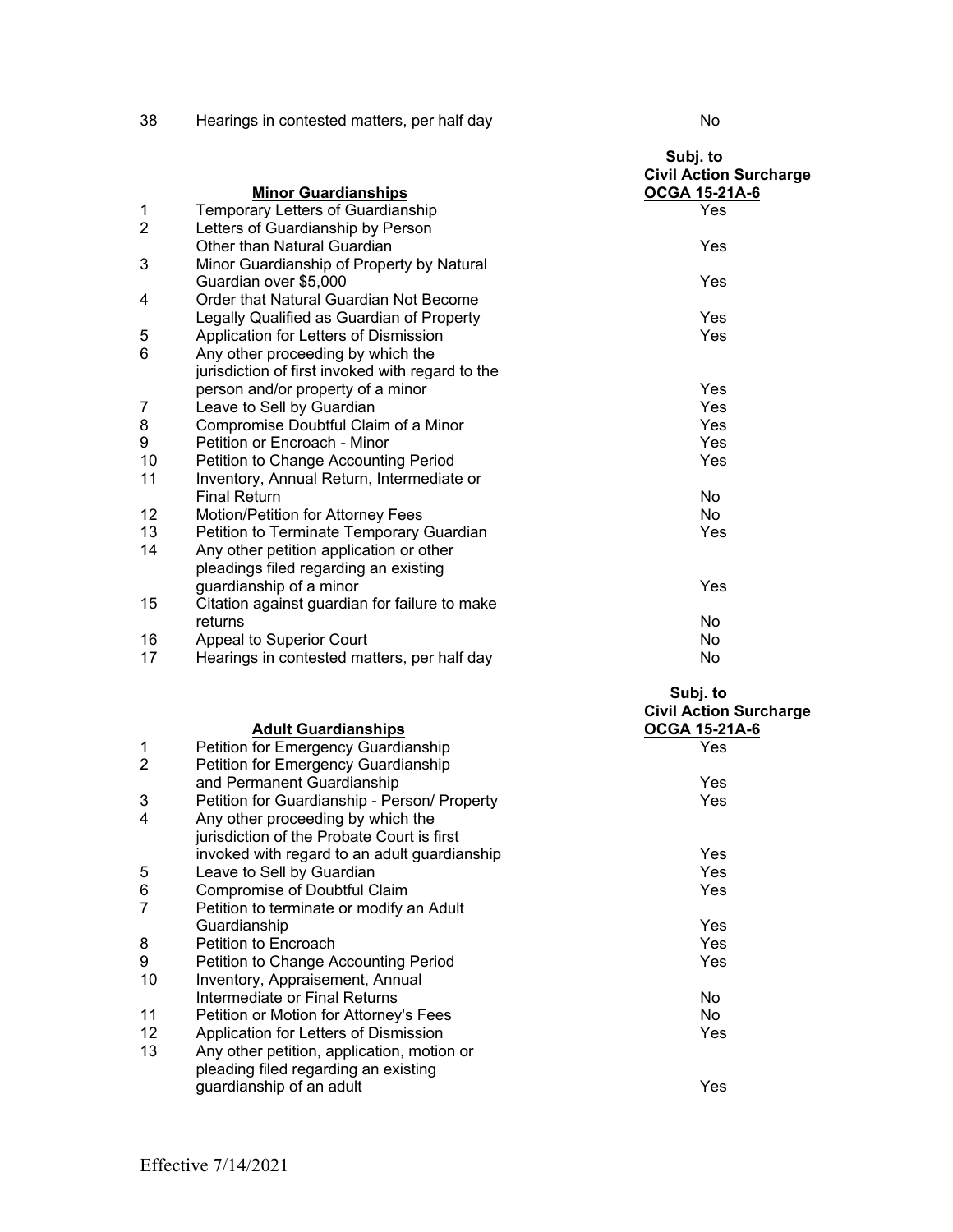| 14<br>15       | Citation against Guardian for Failure to make returns<br>Hearings in contested matters, per half day                                                                                                   | No<br>No                                                   |
|----------------|--------------------------------------------------------------------------------------------------------------------------------------------------------------------------------------------------------|------------------------------------------------------------|
|                | <b>Non-Probate Matters</b>                                                                                                                                                                             | Subj. to<br><b>Civil Action Surcharge</b><br>OCGA 15-21A-6 |
| 1              | <b>Sterilization Petitions</b>                                                                                                                                                                         | Yes                                                        |
| $\overline{c}$ | <b>Involuntary Treatement Petitions</b>                                                                                                                                                                | Yes                                                        |
| 3              | <b>Petition for Habilitation</b>                                                                                                                                                                       | Yes                                                        |
| 4<br>5         | Petitions for Temporary Placement<br>Initial hearings in matters involving<br>sterilization, involuntary treatment,                                                                                    | Yes                                                        |
|                | habilitation or involuntary treatment in Adult Guardian                                                                                                                                                | No                                                         |
| 6              | Mental Health Lay Affidavits                                                                                                                                                                           | No                                                         |
| 7              | <b>Custodial Accounts</b>                                                                                                                                                                              | No                                                         |
| 8              | Writ of Habeas Corpus                                                                                                                                                                                  | Yes                                                        |
| 9              | <b>Petition for Lost Papers</b>                                                                                                                                                                        | No                                                         |
| 10             | Petition for Declaration of Exemptions                                                                                                                                                                 | No                                                         |
| 11             | Petition to Change Birth Certificate                                                                                                                                                                   | No                                                         |
| 12             | <b>Constitutional Homestead</b>                                                                                                                                                                        | Yes                                                        |
| 13             | Non-waiverable Homestead                                                                                                                                                                               | Yes                                                        |
| 14             | <b>Statutory Homestead</b>                                                                                                                                                                             | Yes<br>Yes                                                 |
| 15             | Order of Title                                                                                                                                                                                         |                                                            |
| 16             | Petition to remove obstruction from a private                                                                                                                                                          |                                                            |
| 17             | right-of-way<br><b>Public Safety Patrol Trial</b>                                                                                                                                                      | Yes<br>No                                                  |
| 18             | All other services rendered by the judge<br>or clerk through the entry of the final order,<br>for any application or petition by which the<br>jurisdiction of Probate Court is invoked and             |                                                            |
| 19             | no other cost is set forth<br>Issuance of all other orders, including a Rule<br>Nisi, in any matter for which the costs already<br>set forth do not include all services rendered<br>by judge or clerk | Yes<br>No                                                  |
| 20             | Motions, amendments, or other pleadings in<br>any matter for which the costs do include all<br>services rendered by judge or clerk and no                                                              |                                                            |
|                | other cost is set forth.                                                                                                                                                                               | No                                                         |
|                | <b>Miscellaneous</b>                                                                                                                                                                                   | Subj. to<br><b>Civil Action Surcharge</b><br>OCGA 15-21A-6 |
| 1              | For processing appeals to Superior Court                                                                                                                                                               | <b>No</b>                                                  |
| 2              | For issuance of Fi-Fa                                                                                                                                                                                  | No                                                         |
| 3              | For Permit to Discharge Explosives                                                                                                                                                                     | No.                                                        |
| 4              | For Permit to Discharge Fireworks                                                                                                                                                                      | No.                                                        |
| 5              | <b>Application for Firearms</b>                                                                                                                                                                        | No.                                                        |
| 6              | Hearing to determine handgun eligibility                                                                                                                                                               | <b>No</b>                                                  |
| 7              | Issuance of Replacement Firearms license                                                                                                                                                               | <b>No</b>                                                  |
| 8              | Application for Marriage License                                                                                                                                                                       | N <sub>o</sub>                                             |
| 9              | Safekeeping of a Will                                                                                                                                                                                  | No                                                         |
| 10             | <b>Issuance of Veteran's License</b>                                                                                                                                                                   | No                                                         |
| 11             | <b>Issuance of Peddler's License</b>                                                                                                                                                                   | No                                                         |
| 12             | <b>Issuance of Residency Certificate</b>                                                                                                                                                               | No                                                         |

13 Registration of Junk Dealer No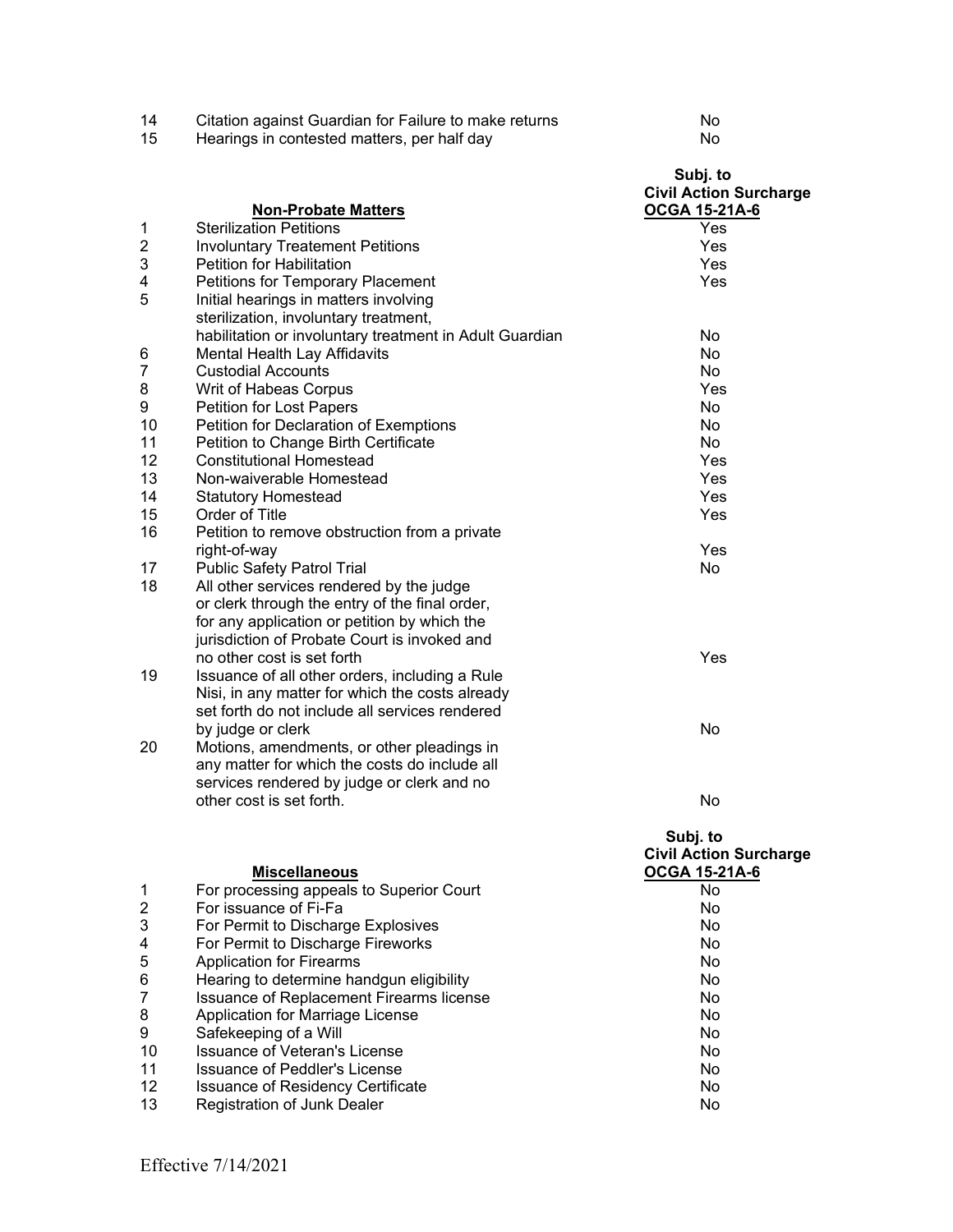| 14 | Certification of publication of application  |     |
|----|----------------------------------------------|-----|
|    | for insurance company charter                | No. |
| 15 | Recording of Marks and Brands                | No. |
| 16 | Exemplification                              | No. |
| 17 | Certification under Seal                     | No. |
| 18 | Certified Copies of Letters of Fiduciaries   | No. |
| 19 | <b>Issuance of Subpoenas</b>                 | No. |
| 20 | Filing of Oath and/or Bond of any officer    |     |
|    | of any municipality or authority within the  |     |
|    | county, each                                 | No. |
| 21 | Filing of Oath and/or Bond of any County     |     |
|    | official or officer                          | No. |
| 22 | For examination of records or files by       |     |
|    | employee of the probate court to provide     |     |
|    | abstract of information contained therein or |     |
|    | to provide copies therefrom, per estate or   |     |
|    | name                                         | No. |
| 23 | Recording per page                           | No. |
| 24 | Copies per page                              | No. |